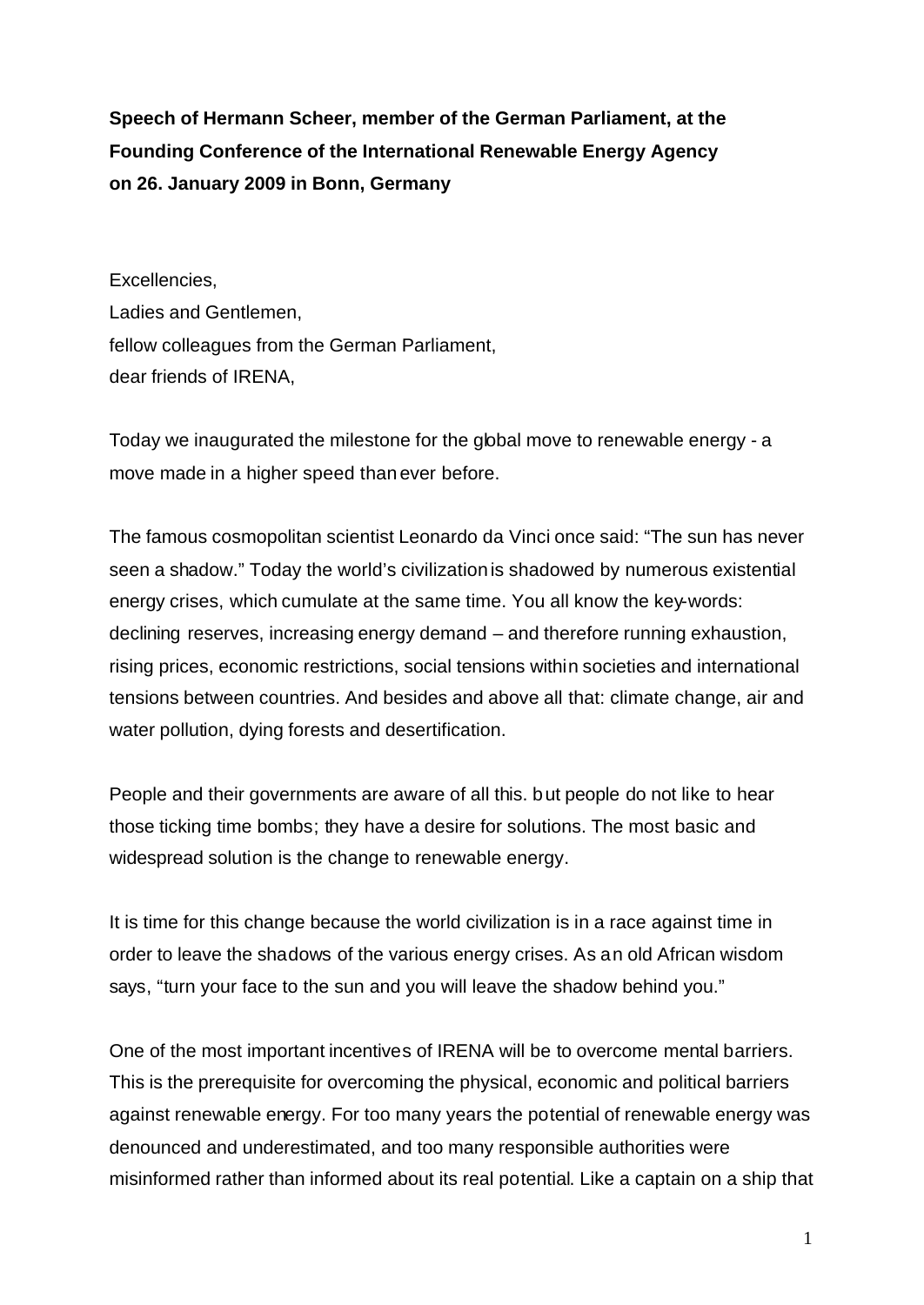was sailing on the open sea without orientation and when all their water was consumed the captain cried, "water everywhere but no drop to drink." - Everywhere is renewable energy but no technology to harvest. We have to activate the natural, the technical, the economic and above all the human potential.

Fertilized with insufficient information too many remained unable to see the light of renewable energy including the unique chance for renewing our economies, for cleaning over polluted cities, and for all the other benefits of a new energy security for all nations.

For too many years the perception that the change to renewable energies would be an uncarryable burden dominated talks. But nowadays more and more people and their governments have recognized that the future of world energy supply and demand comes with renewable energy. This creates new perspectives which are inspiration for human action.

IRENA becomes the anchor and facilitator for the activation of common international action towards renewable energy. Nothing is more powerful than an idea whose time has come.

The new US president Barack Obama said in his inauguration speech six days ago, "we will harness the sun and the winds ands the soil to fuel our cars and run our factories. All this we can do." And he added to this, "now, there are some who question the scale of our ambitions, who suggest that our system cannot tolerate too many big plans. Their memories are short, for they have forgotten what can be achieved when imagination is joined to common purpose and necessity to courage. What the cynics fail to understand is that the ground has shifted beneath them, that the stale political arguments that have consumed us for so long, no longer apply".

I have a well reasoned hope that the Obama administration will join the IRENA initiative very soon. Renewable sources of energy are everywhere on our planet, and we can and should apply it everywhere.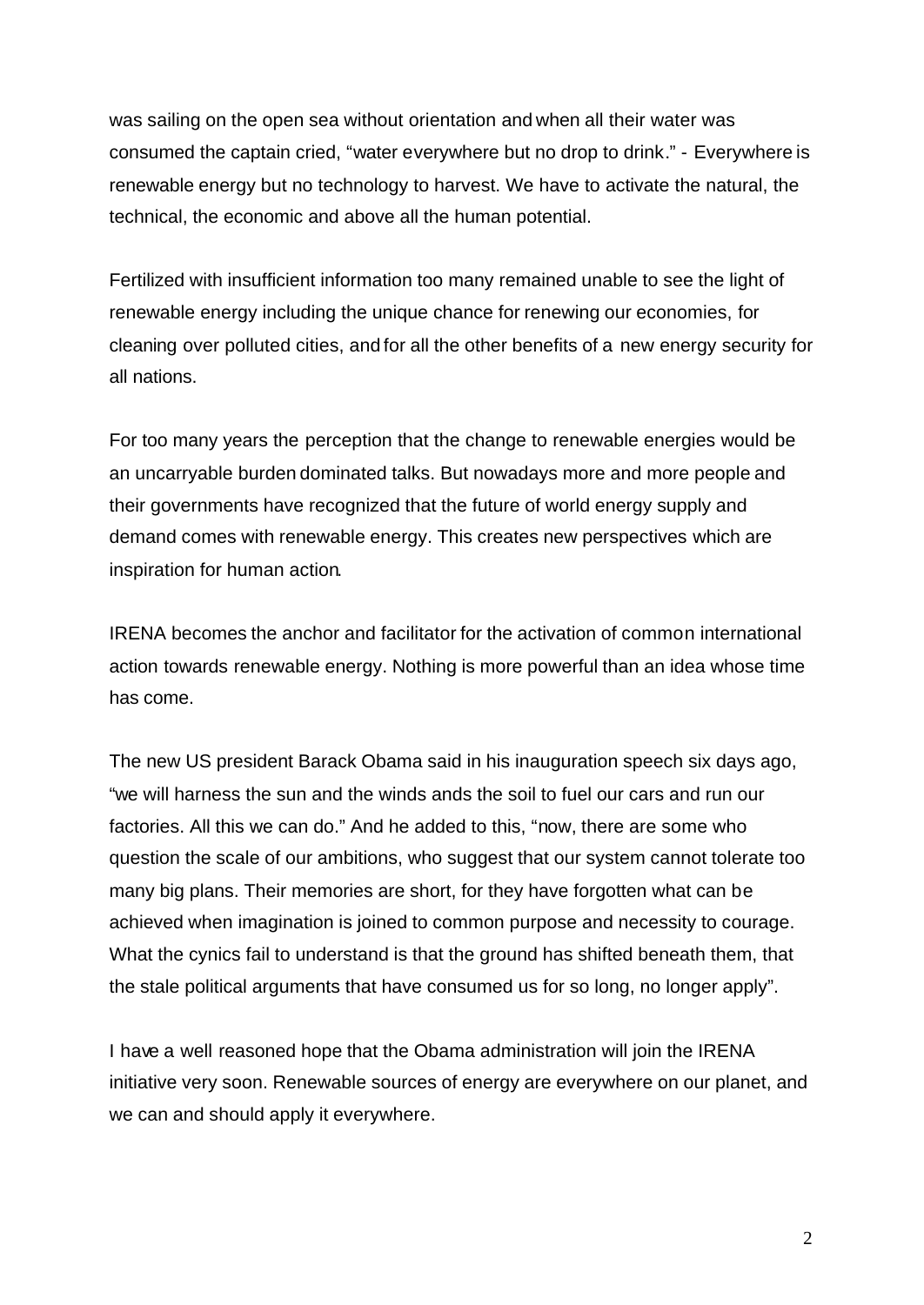With always updated technological information about the state of the art of renewable energy technologies and its diversities of different applications, served by IRENA, we can open the minds and encourage governments and investors for renewable energy strategies. We have learned many lessons for best policy and industry practice, and the role of IRENA will be that all can share the best practice experiences and enrich this with their own new ideas. IRENA will be the common learning and inspiring centre of renewable energy excellence.

It will empower countries to play a role in the new technological revolution. The IT revolution started 30 years ago, and now the world has joined it. We are now at the beginning of the ET revolution with renewable energies and new ways to come to energy efficiency. With IRENA we have created a unified vision and collaborative environment to implement renewable energies in all countries. No one should wait for the leadership of others, each country who wants to advance renewable energies should be enabled to do so with their own means,

I see four general guidelines for Renewable Energy policies:

1.

Rapid action is indispensable. The time for paying lip service to renewable energies is over. An end to the game of "talking globally, postponing nationally" is well overdue. With IRENA we come to "common working for national acting".

2.

Renewable energies are a common good. It is impossible to privatize wind and solar radiation. Using these energy forms leads to greater equality in the world economy. 3.

Renewable energy has manifold macro-economic benefits. The political aim and art is to transform the macroeconomic benefits into microeconomic incentives for investors and consumers.

4.

Renewable energy allows new economic calculations: avoiding fuel costs and environmental costs.

5.

The costs of conventional fuels will rise as their exhaustion draws closer, whilst the costs for renewable energies will drop as a result of further technological